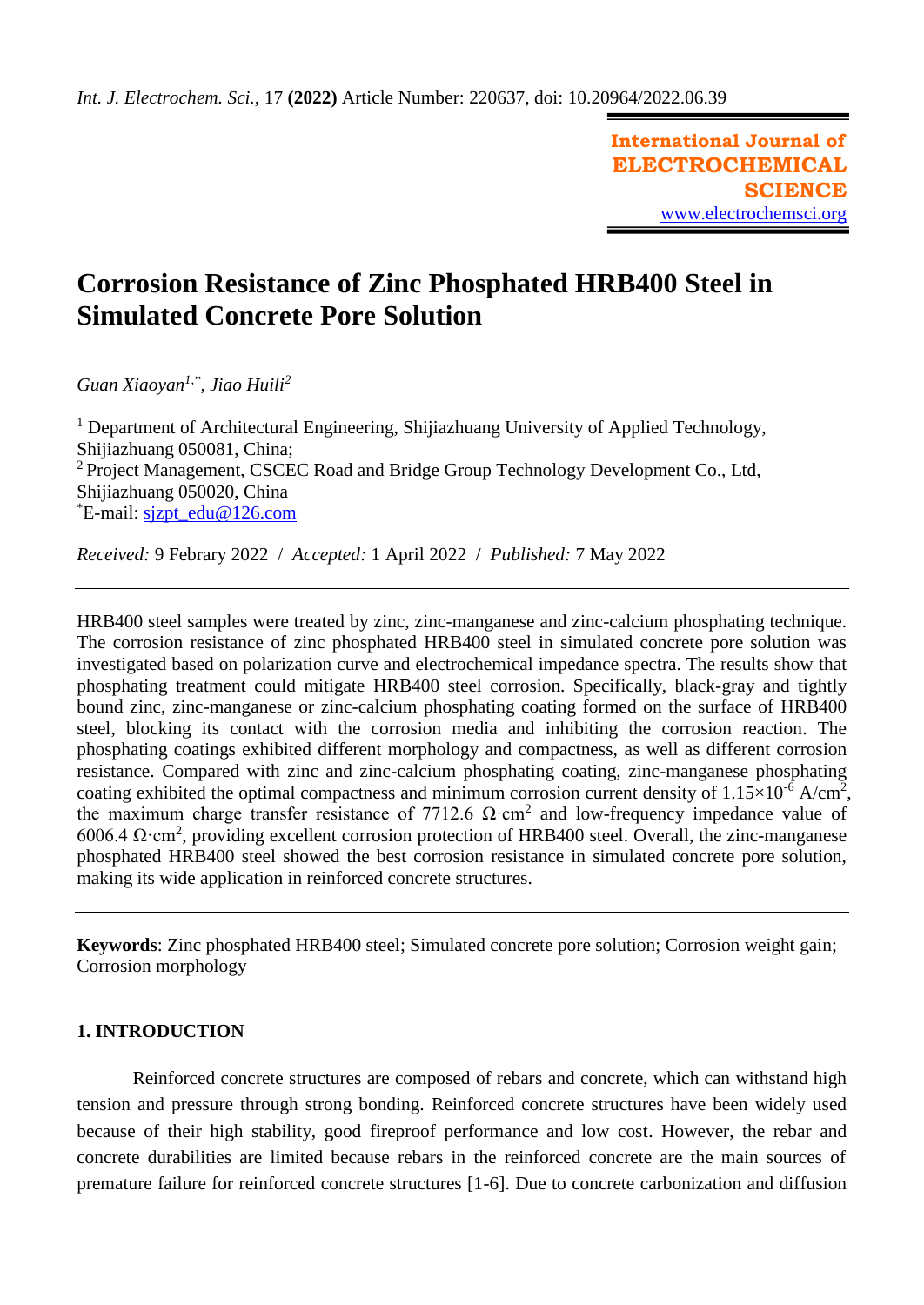of chloride ions in the surrounding environment, rebars are readily exposed to the local erosion and electrochemical corrosion. Therefore, it is important to take measures to improve the corrosion resistance of rebars in reinforced concrete to ensure the durability of reinforced concrete structures.

Among various feasible measures to mitigate this problem, phosphating seems to be the most easy-to-operate and cost-effective solution. As an environmental friendly coating, phosphating coating can act as a physical barrier to isolate corrosion media and inhibit the formation of micro-scale batteries on the metal surface, effectively preventing electrochemical corrosion [7-12]. However, the mechanism of phosphated rebar corrosion resistance needs a deeper insight. In this study, HRB400 steel was treated by different phosphating techniques. The corrosion resistance of zinc phosphated HRB400 steel in the saturated calcium hydroxide solution with added sodium chloride and sodium silicate, which simulated the concrete pore environment, was investigated to provide a reference for improving the durability of reinforced concrete structures.

#### **2. MATERIALS AND METHODS**

#### *2.1 Materials*

This study used HRB400 steel with the following composition: C=0.17~0.24%,  $Si=0.17\sim0.37\%$ , Mn= $1.3\sim1.6\%$ , Ti=0.04 $\sim0.1\%$ , P=0.035%, Ce=0.03%, and the rest being Fe. HRB400 steel blank was cut into multiple samples with a diameter of 14 mm and a length of 60 mm to facilitate the experiment. First, coarse and fine sandpaper grades were used to polish the samples step-by-step to remove the oxide scale and rust layer from their surface. Next, a hot alkaline solution (sodium hydroxide 45 g/L, 60℃) was used to remove the oil, and the sample was then soaked in a 10% hydrochloric acid for activation. Finally, the sample was washed with deionized water, dried, and placed into the constant-temperature drying box.

### *2.2 HRB400 steel phosphating treatment*

HRB400 steel samples were treated by zinc, zinc-manganese and zinc-calcium phosphating technique. These samples were denoted as zinc, zinc-manganese and zinc-calcium phosphated HRB400 steel, respectively. The as-prepared phosphating coatings were denoted as zinc, zincmanganese and zinc-calcium phosphating coating, respectively. Table 1 lists the solution composition and technique conditions used in the above phosphating technique. Herein, the same thickness of different phosphating coatings was obtained by adjusting the duration of phosphating.

| Different phosphating<br>technique | Solution composition                                                                        | Conditions             |
|------------------------------------|---------------------------------------------------------------------------------------------|------------------------|
| zinc phosphating                   | zinc phosphate monobasic<br>60 g/L, zinc nitrate 45 g/L,<br>sodium fluoride $5 \text{ g/L}$ | $65^{\circ}$ C, 18 min |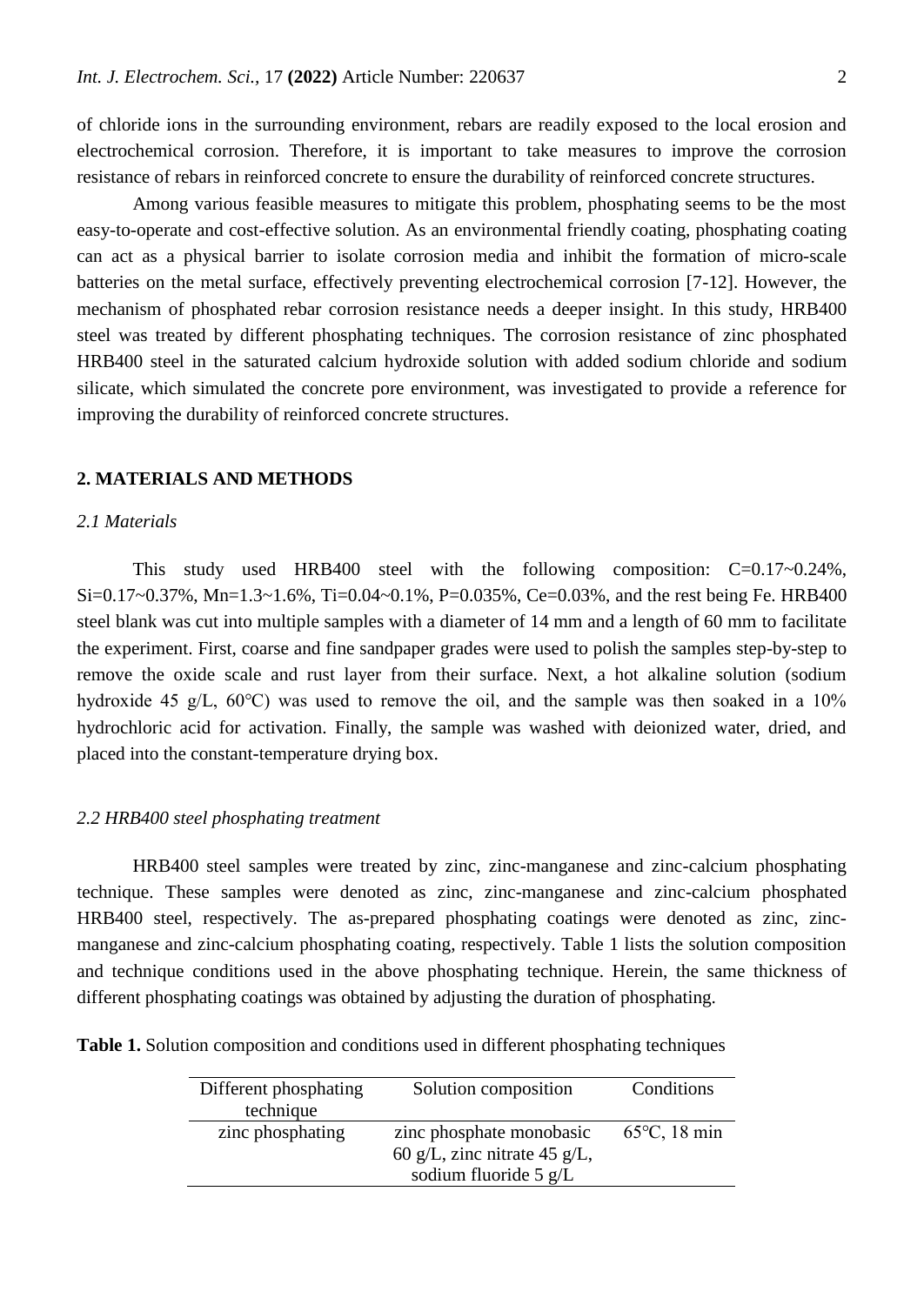| zinc-manganese | manganese dihydrogen                    | 70°C, 15 min           |
|----------------|-----------------------------------------|------------------------|
| phosphating    | phosphate 24 $g/L$ , zinc               |                        |
|                | phosphate monobasic 40 $g/L$ ,          |                        |
|                | manganese nitrate 60 g/L,               |                        |
|                | zinc nitrate 50 $g/L$ , sodium          |                        |
|                | citrate 1.2 g/L, nickel nitrate         |                        |
|                | $1$ g/L, tartaric acid $1$ g/L          |                        |
| zinc-calcium   | zinc oxide $8 \text{ g/L}$ , phosphoric | $65^{\circ}$ C, 25 min |
| phosphating    | $\alpha$ cid $(85\%)$ 16 mL/L, nitric   |                        |
|                | $\alpha$ cid $(68\%)$ 20 mL/L, calcium  |                        |
|                | carbonate 30 g/L, citric acid           |                        |
|                | 1 g/L, nickel nitrate $0.6$ g/L         |                        |

#### *2.3 Corrosion resistance test*

#### *2.3.1 Polarization curve and electrochemical impedance spectra*

Saturated calcium hydroxide solution was prepared. Sodium hydroxide solution was first added to adjust the pH to 12.0~12.4, then 0.01 mol/L sodium chloride and 0.005 mol/L sodium silicate were added and stirred well. The above solution was used as to simulate the concrete pore solution. A platinum sheet acted as an auxiliary electrode, while the saturated calomel electrode acted as a reference electrode. HRB400 steel and zinc phosphated HRB400 steel samples were used as working electrodes. The preparation method of the working electrode was as follows: the sample was cut and then shaped, edge polished and treated with sealing wax to prepare the working electrode with an exposed area of 1 cm<sup>2</sup>. After each electrode reached the steady state after being immersed in the simulated concrete pore solution, the polarization curve was constructed at a scan rate of 1 mV/s. The electrochemical impedance spectra are tested with the AC disturbance signal amplitude of 10 mV, and frequency range from 100 kHz to 10 mHz. An electrochemical workstation (CHI760E) was used to analyze the polarization curve and electrochemical impedance spectra.

#### *2.3.2 Effect of immersion time on corrosion resistance*

The HRB400 steel and zinc phosphated HRB400 steel samples were immersed in simulated concrete pore solution for 2, 5, 9, 14, 17 and 21 days, respectively. Multiple samples used in the experiment were dried after each immersion period, and their corrosion weight gain was obtained by weighing with an electronic balance (AX523ZH/E). Additionally, a scanning electron microscopy (MERLIN Compact) was used to observe the surface morphology of the HRB400 steel and zinc phosphated HRB400 steel samples before and after corrosion. An energy dispersive spectroscopy (EDS) was used to analyze the composition of different phosphating coatings.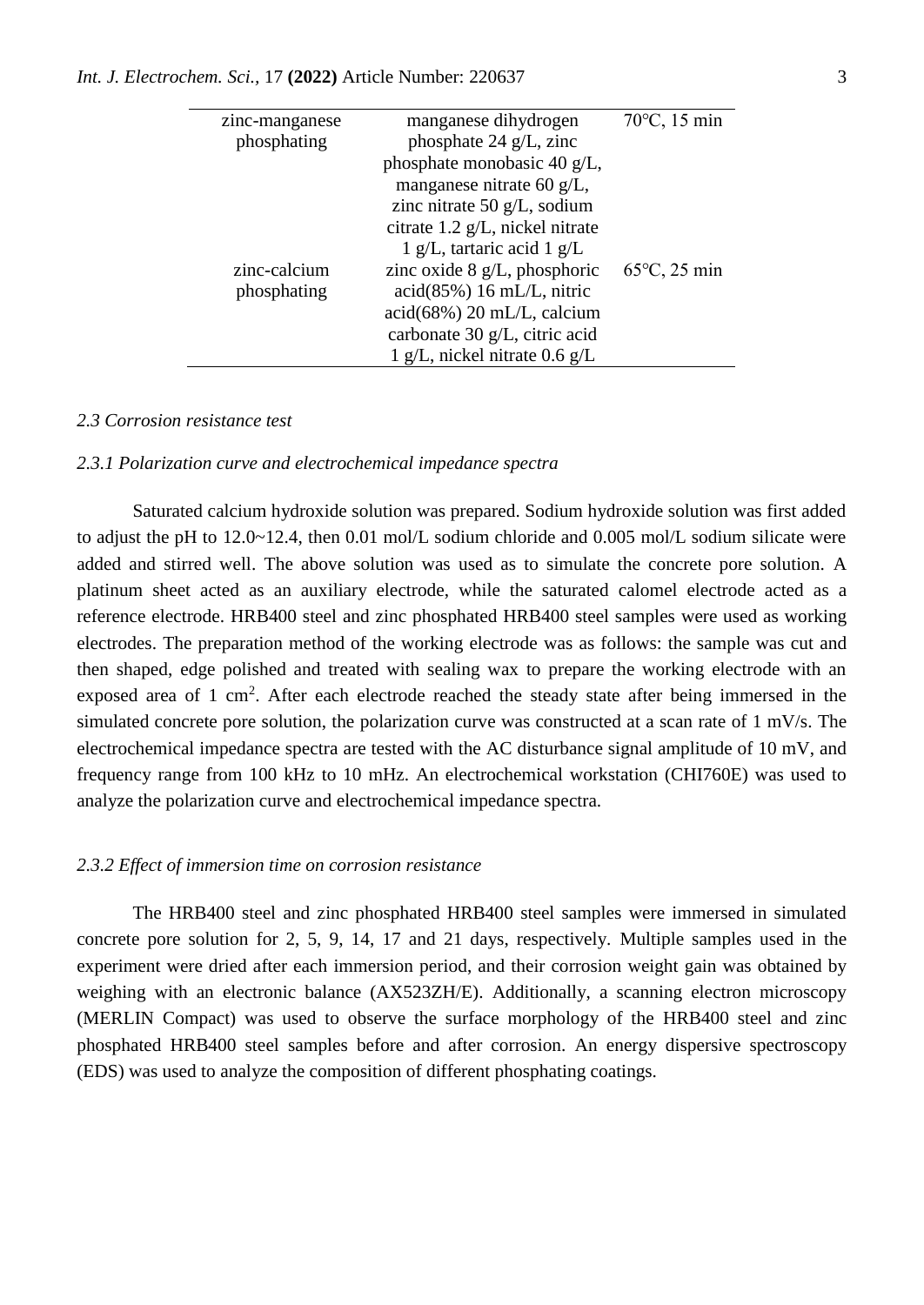# **3. RESULTS AND DISCUSSION**

# *3.1 Surface morphology of zinc phosphated HRB400 steel and composition of different phosphating coatings*

The appearance of HRB400 steel and zinc phosphated HRB400 steel are shown in Figure 1. Unlike HRB400 steel, the zinc, zinc-manganese and zinc-calcium phosphated HRB400 steel were black-gray, while all phosphating coatings completely covered HRB400 steel with good adhesion.



(c) zinc-manganese phosphated HRB400 steel (d) zinc-calcium phosphated HRB400 steel



Figure 2(a) shows different depths of wear scars and irregular pits on the HRB400 steel surface formed by grinding and corrosion activation during the pretreatment. According to Figure 2(b), the grain morphology of zinc phosphating coating was irregular. Strip and block grains were stacked alternately with holes and gaps between the grains, and the surface was relatively rough. These holes and gaps will gradually become corrosion channels, harming the corrosion resistance of zinc phosphating coating [13-16]. As shown in Figure 2(c) and 2(d), the morphological characteristics of zinc-manganese and zinc-calcium phosphating coatings differed from those of zinc phosphating coating, and their grain morphology was more regular. Moreover, the formed had long granular grains, and the latter had cellular crystals. Although there were also holes and gaps between the grains of zincmanganese and zinc-calcium phosphating coatings, their compactness are significantly better than that of zinc phosphating coating. Specifically, zinc-manganese phosphating coating had the optimal compactness.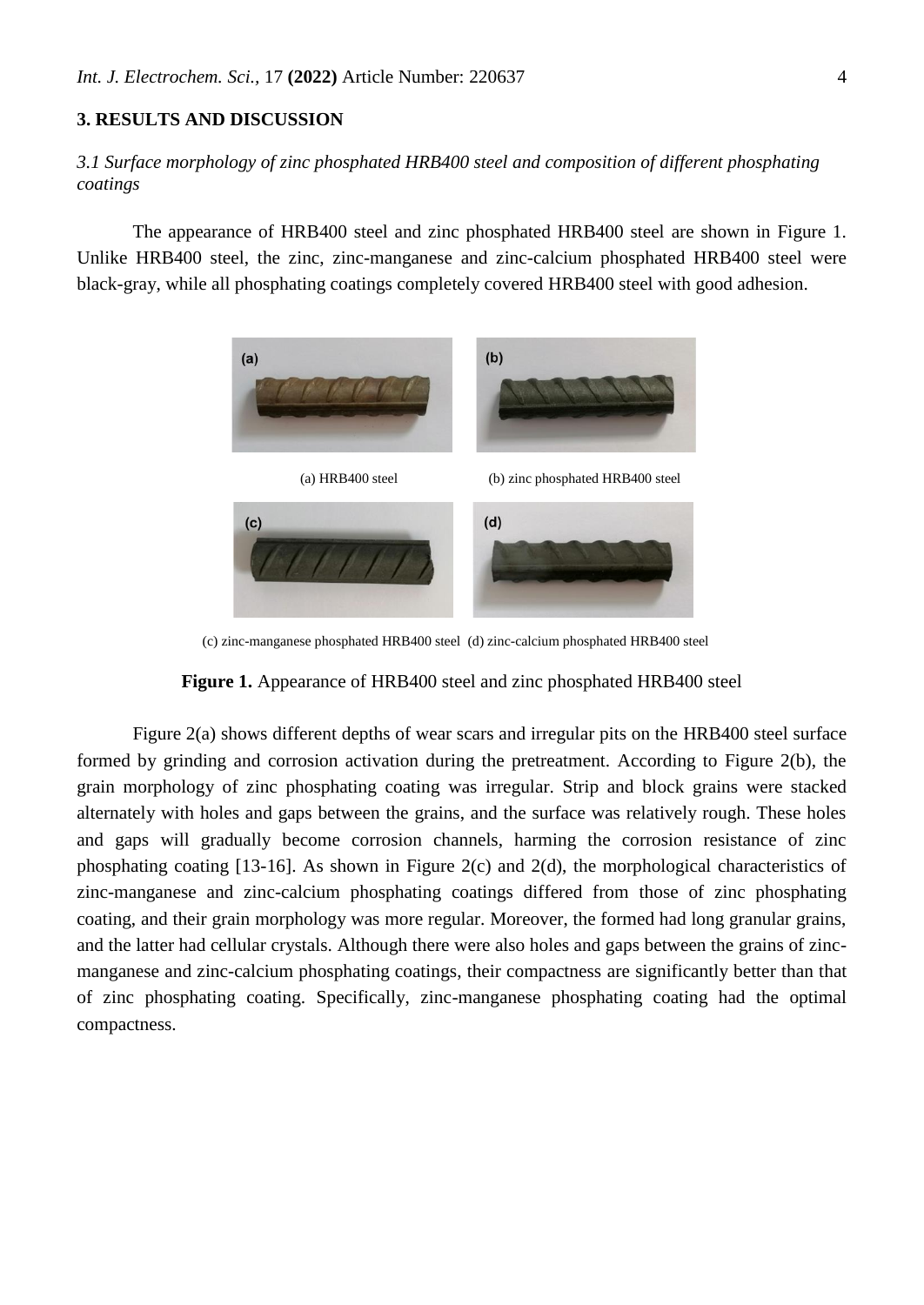

(c) zinc-manganese phosphating coating (d) zinc-calcium phosphating coating

**Figure 2.** Surface morphology of HRB400 steel and different phosphating coatings

Figure 3 illustrates the composition of different phosphating coatings. As observed, the main composition of zinc phosphating coating were Zn, O, and P, while the mass fraction of Zn and O were both approximately 39%. The main composition of zinc-manganese phosphating coating were Zn, O, Mn, and P, in which the mass fraction of Zn was the highest and that of Mn was the lowest. The main composition of zinc-calcium phosphating coating were Zn, O, Ca, P, Fe and Zn. The mass fraction of Fe was also the highest, and that of Fe was the lowest.

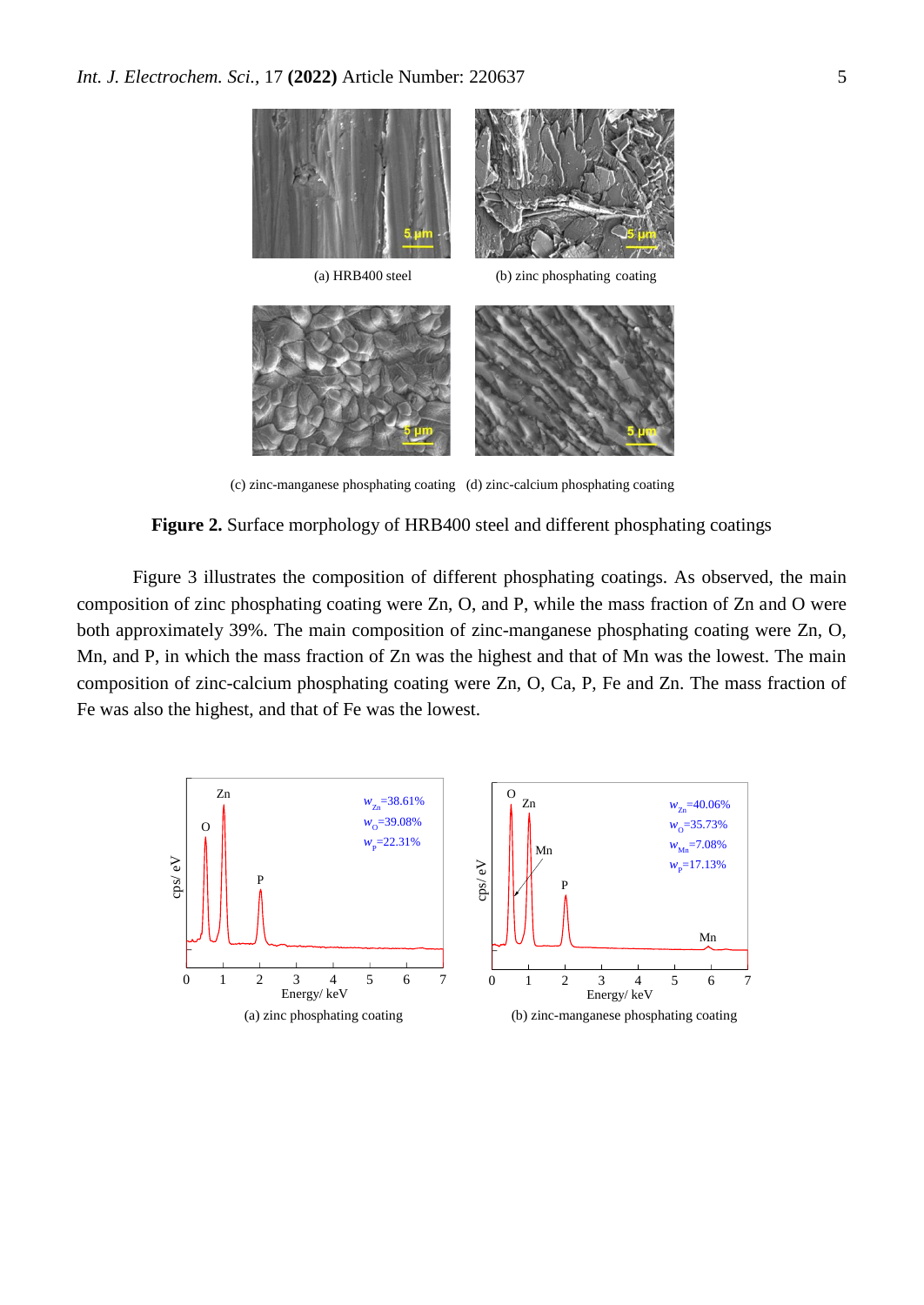

**Figure 3.** Composition of different phosphating coatings

# *3.2 Polarization curve and electrochemical impedance spectra of HRB400 steel and different phosphating coatings*

Figure 4 shows the polarization curve of HRB400 steel and different phosphating coatings in simulated concrete pore solution. Table 2 lists the corrosion potential, corrosion current density and polarization resistance obtained by fitting. In general, the corrosion tendency was judged according to the corrosion potential, it weakened with the increased corrosion potential. The corrosion rate was judged according to the corrosion current density. The smaller corrosion current density, the slower the corrosion [17-20]. According to Figure 4 and Table 2, the corrosion potential of zinc, zinc-manganese and zinc-calcium phosphating coatings shifted by about 60 mV, 120 mV, and 80 mV, respectively, compared to HRB400 steel, suggesting that phosphating treatment weakened the corrosion tendency of HRB400 steel. According to the observed changes in the corrosion current density, it can be concluded that the corrosion rate of zinc, zinc-manganese and zinc-calcium phosphating coatings decreased compared to HRB400 steel, proving that phosphating treatment significantly improved the corrosion resistance of HRB400 steel in simulated concrete pore solution.

Notably, the corrosion potential and corrosion current density of various phosphating coatings differed, indicating that their corrosion resistance significantly varied. The corrosion current density of zinc, zinc-manganese and zinc-calcium phosphating coatings were  $4.5 \times 10^{-6}$  A/cm<sup>2</sup>,  $1.2 \times 10^{-6}$  A/cm<sup>2</sup> and  $2.8 \times 10^{-6}$  A/cm<sup>2</sup>, while that of HRB400 steel was  $3.6 \times 10^{-5}$  A/cm<sup>2</sup>. Hence, it can be concluded that the corrosion resistance of zinc-manganese phosphating coating was better than those of zinc and zinccalcium phosphating coatings. Zinc-manganese phosphating coating had optimized compactness, enhancing the blocking effect on corrosion media and effectively delaying the corrosion reaction in the phosphating coating/HRB400 steel interface. Hence, the zinc-manganese phosphating coating effectively improved the corrosion resistance of HRB400 steel in simulated concrete pore solution than the other two phosphating coatings of the same thickness.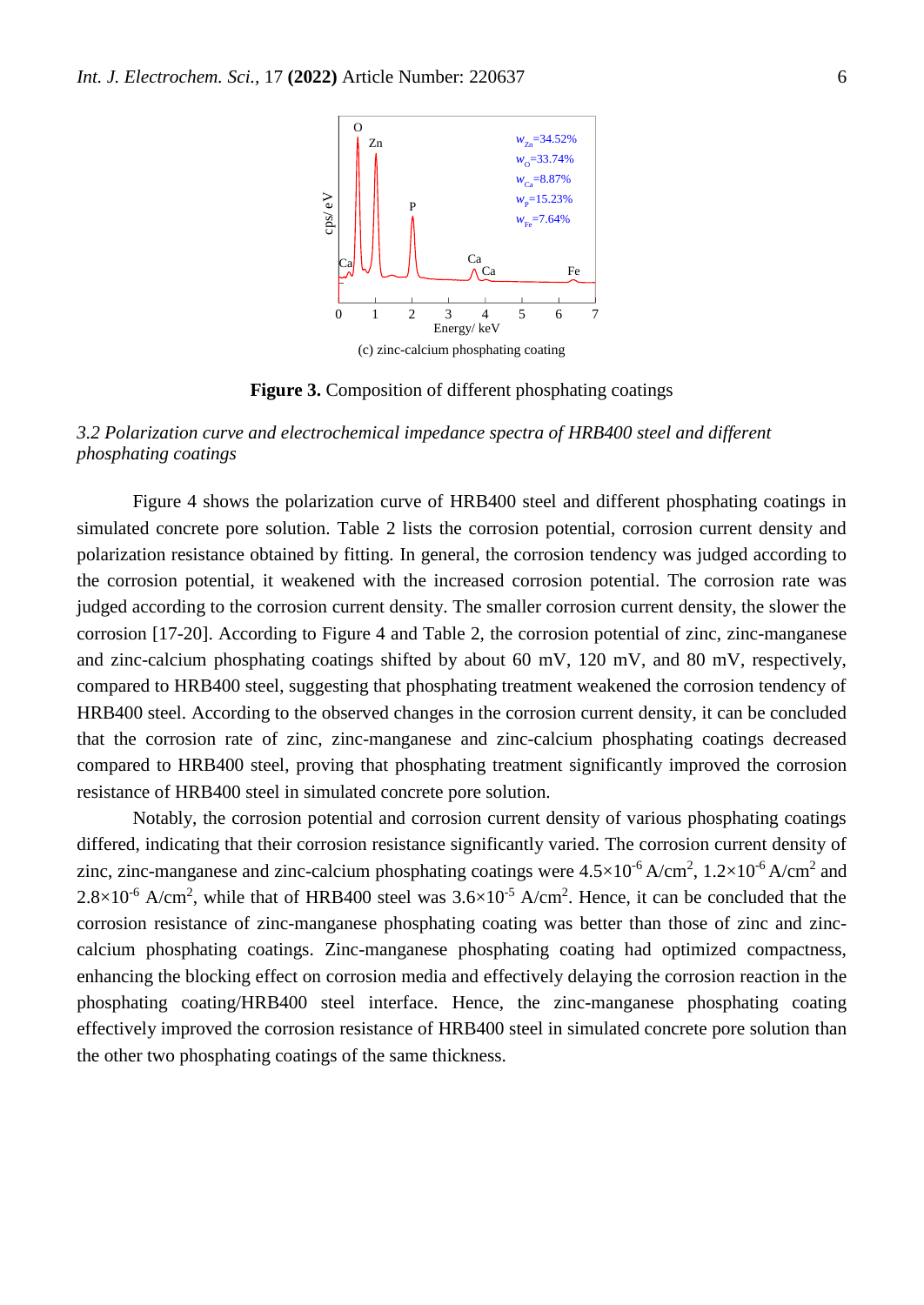

**Figure 4**. Polarization curve of HRB400 steel and different phosphating coatings in simulated concrete pore solution

**Table 2.** Corrosion potential and corrosion current density of HRB400 steel and different phosphating coatings

| Different samples   | Corrosion<br>potential/ mV | Corrosion current<br>density/ $(A \cdot cm^{-2})$ |
|---------------------|----------------------------|---------------------------------------------------|
| HRB400 steel        | $-640$                     | $3.6 \times 10^{-5}$                              |
| zinc phosphating    | $-581$                     | $4.5 \times 10^{-6}$                              |
| coating             |                            |                                                   |
| zinc-manganese      | $-520$                     | $1.2\times10^{-6}$                                |
| phosphating coating |                            |                                                   |
| zinc-calcium        | -558                       | $2.8 \times 10^{-6}$                              |
| phosphating coating |                            |                                                   |

To further study the corrosion resistance of zinc phosphated HRB400 steel, the test results on electrochemical impedance spectra were analyzed. Figure 5 shows the electrochemical impedance spectra of the HRB400 steel and different phosphating coatings in simulated concrete pore solution. According to the characteristics of the impedance spectra, an appropriate equivalent circuit was selected for fitting, as shown in Figure 6. Here  $R_s$ ,  $R_f$ , and  $R_{ct}$  denote the solution resistance, coating resistance and charge transfer resistance, respectively, *Q* is the constant phase angle element, while *Q*<sup>f</sup> and *Q*dl represent the coating and double-layer electric capacitances at the interface between the electrode and solution, respectively. Additionally, the HRB400 steel and different phosphating coatings showed the characteristics of a single capacitive reactance arc. The capacitive reactance arc's radius reflected the corrosion reaction's resistance on the electrode surface: the larger radius, the higher the corrosion resistance [21-25]. Compared with HRB400 steel, the capacitive reactance arc radius of zinc, zinc-calcium and zinc-manganese phosphating coatings increased sequentially, demonstrating their respective ability to hinder charge transfer and electrolyte diffusion.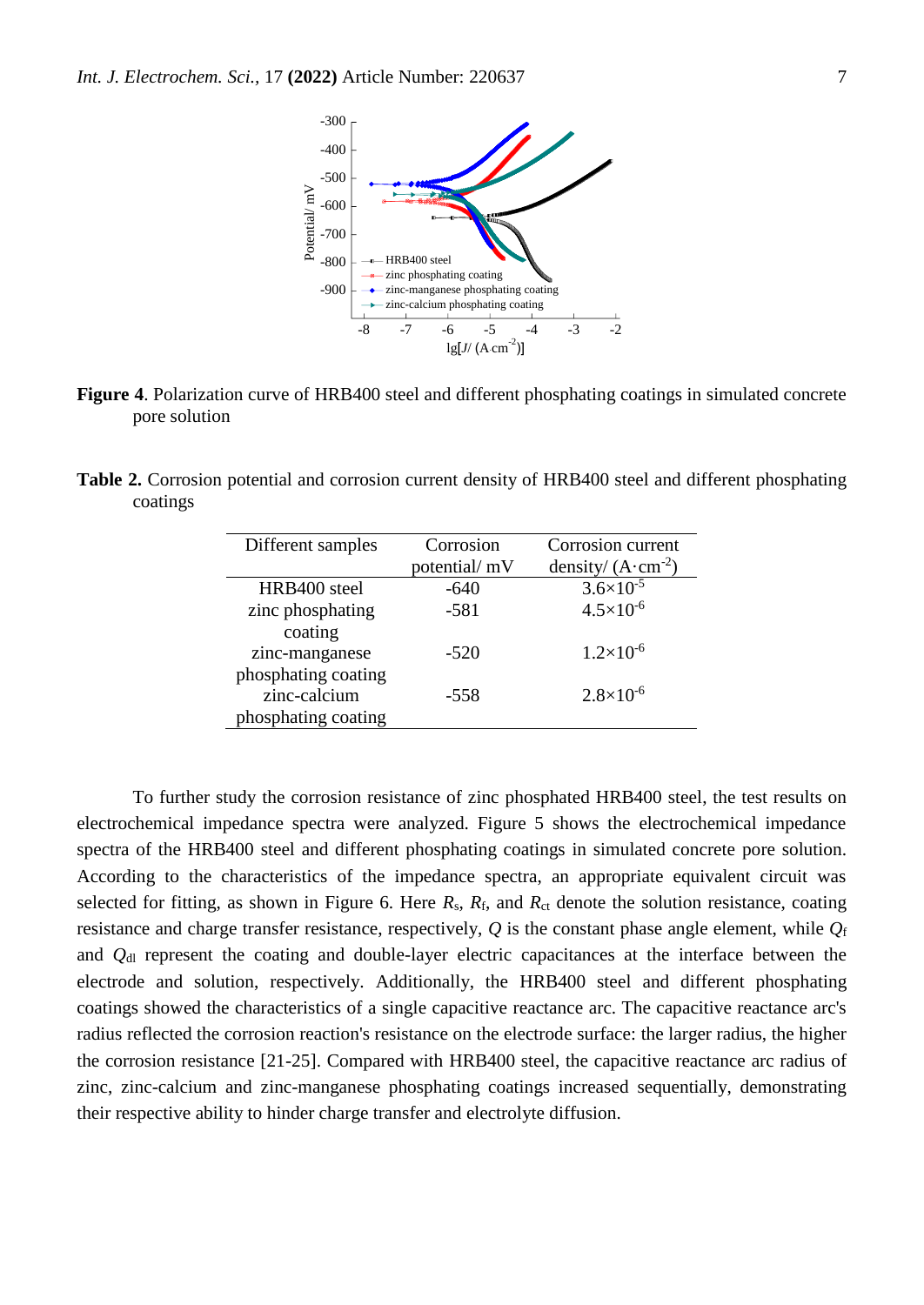

**Figure 5.** Electrochemical impedance spectra of HRB400 steel and different phosphating coatings in simulated concrete pore solution



**Figure 6.** Electrochemical impedance spectra fitting equivalent circuit

According to the electrochemical impedance spectra fitting, the charge transfer resistance of HRB400 steel was 1712.6  $\Omega$ ·cm<sup>2</sup>, and the charge transfer resistance of zinc, zinc-manganese and zinccalcium phosphating coatings exceeded that of HRB400 steel by 4108  $\Omega$ ·cm<sup>2</sup>, 6000  $\Omega$ ·cm<sup>2</sup> and 4795  $\Omega$ ·cm<sup>2</sup>, respectively. Meanwhile, and the low-frequency impedance values of zinc, zinc-manganese and zinc-calcium phosphating coatings exceeded that of HRB400 steel (2383.4  $\Omega$ ·cm<sup>2</sup>) by 2644  $\Omega$ ·cm<sup>2</sup>, 3623  $\Omega$ ·cm<sup>2</sup> and 3275  $\Omega$ ·cm<sup>2</sup>, respectively. In summary, zinc-manganese phosphating coating had the highest values of the capacitive reactance arc radius, charge transfer resistance and low-frequency impedance, indicating its optimal corrosion resistance and the improved corrosion protection of HRB400 steel.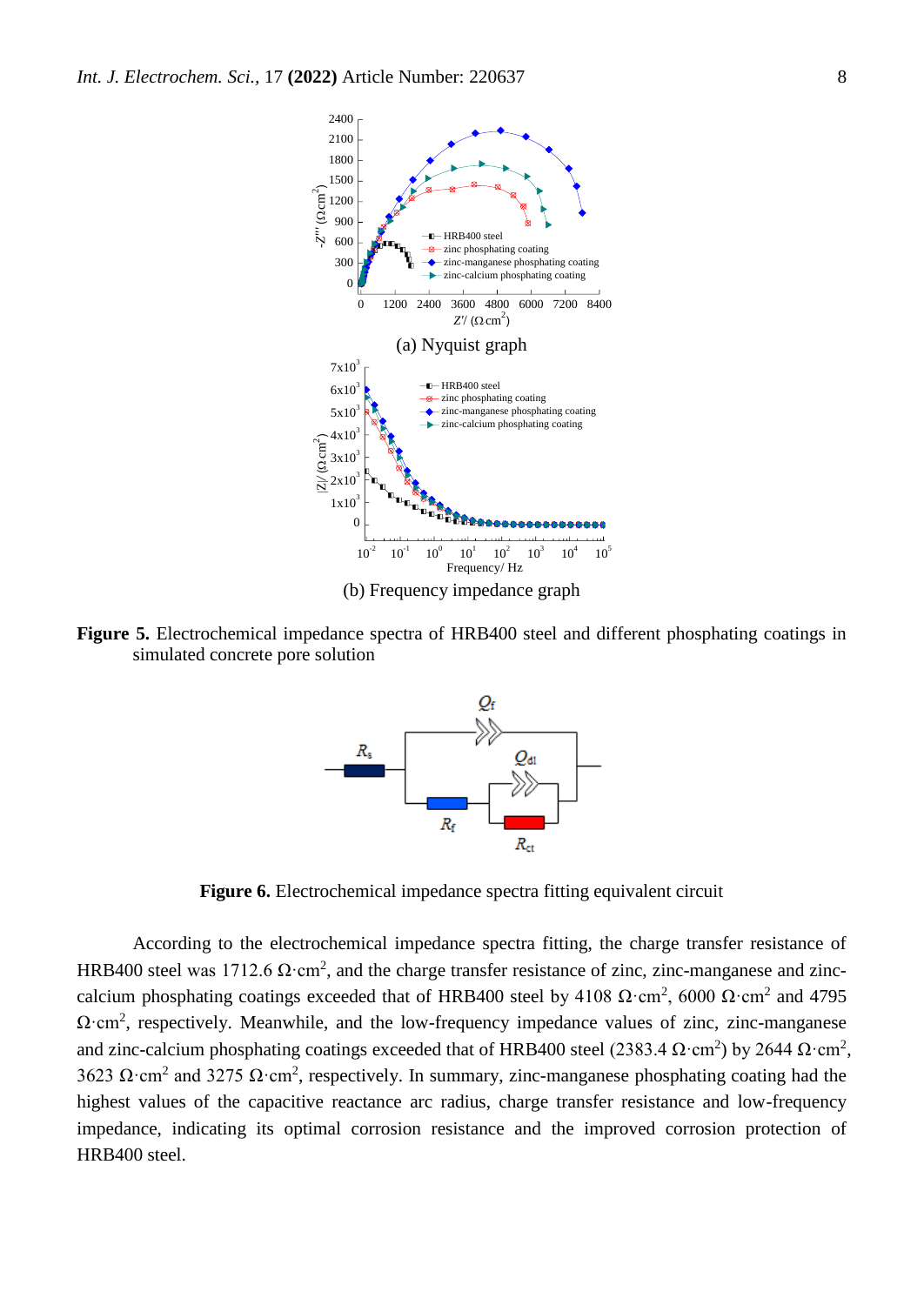#### *3.3 Corrosion weight gain and corrosion morphology of zinc phosphated HRB400 steel*

Figure 7 shows the corrosion weight gain of HRB400 steel and zinc phosphated HRB400 steel immersed in simulated concrete pore solution for different periods. As observed, the corrosion weight gain of HRB400 steel immersed in simulated concrete pore solution for 0~9 days increased nearly linearly, indicating that HRB400 steel at this stage corroded faster, and its corrosion degree gradually increased. However, after 9 days, the corrosion weight gain of HRB400 steel decreased and gradually stabilized. This was because the accumulated corrosion products blocked the corrosion process, which was equivalent to inhibiting corrosion [26-28]. The quality of zinc, zinc-manganese and zinc-calcium phosphated HRB400 steel immersed in simulated concrete pore solution for 0~2 days remained unchanged, indicating that the respective coatings well blocked the HRB400 steel erosion at this stage by preventing its direct contact with the concrete solution and hindering its corrosion. However, the corrosion weight gain began to increase after immersion for 2 days, indicating that the zinc, zincmanganese and zinc-calcium phosphating coatings became corroded. The corrosion degree gradually increased at this stage, varying in zinc, zinc-manganese and zinc-calcium phosphating coatings. Among all phosphated HRB400 steel immersed in simulated concrete pore solution for the same periods, the corrosion weight gain of zinc-manganese phosphated HRB400 steel was lower than that of zinc and zinc-calcium phosphated HRB400 steel.



**Figure 7**. Corrosion weight gain of HRB400 steel and zinc phosphated HRB400 steel immersed in simulated concrete pore solution for different periods

Figure 8 shows the surface morphology of HRB400 steel and zinc phosphated HRB400 steel after immersion in simulated concrete pore solution for 21 days. As observed, HRB400 steel was severely ablated, and a large area of yellow-brown rust was formed on its surface. However, the ablation degree of zinc, zinc-manganese and zinc-calcium phosphated HRB400 steel was significantly reduced, with the yellow-brown rust covering only some local areas. This strongly indicated that phosphating treatment could mitigate the corrosion degree of HRB400 steel and improve its corrosion resistance in simulated concrete pore solution. According to the corrosion weight gain and corrosion morphology, zinc-manganese phosphated HRB400 steel exhibited excellent corrosion resistance in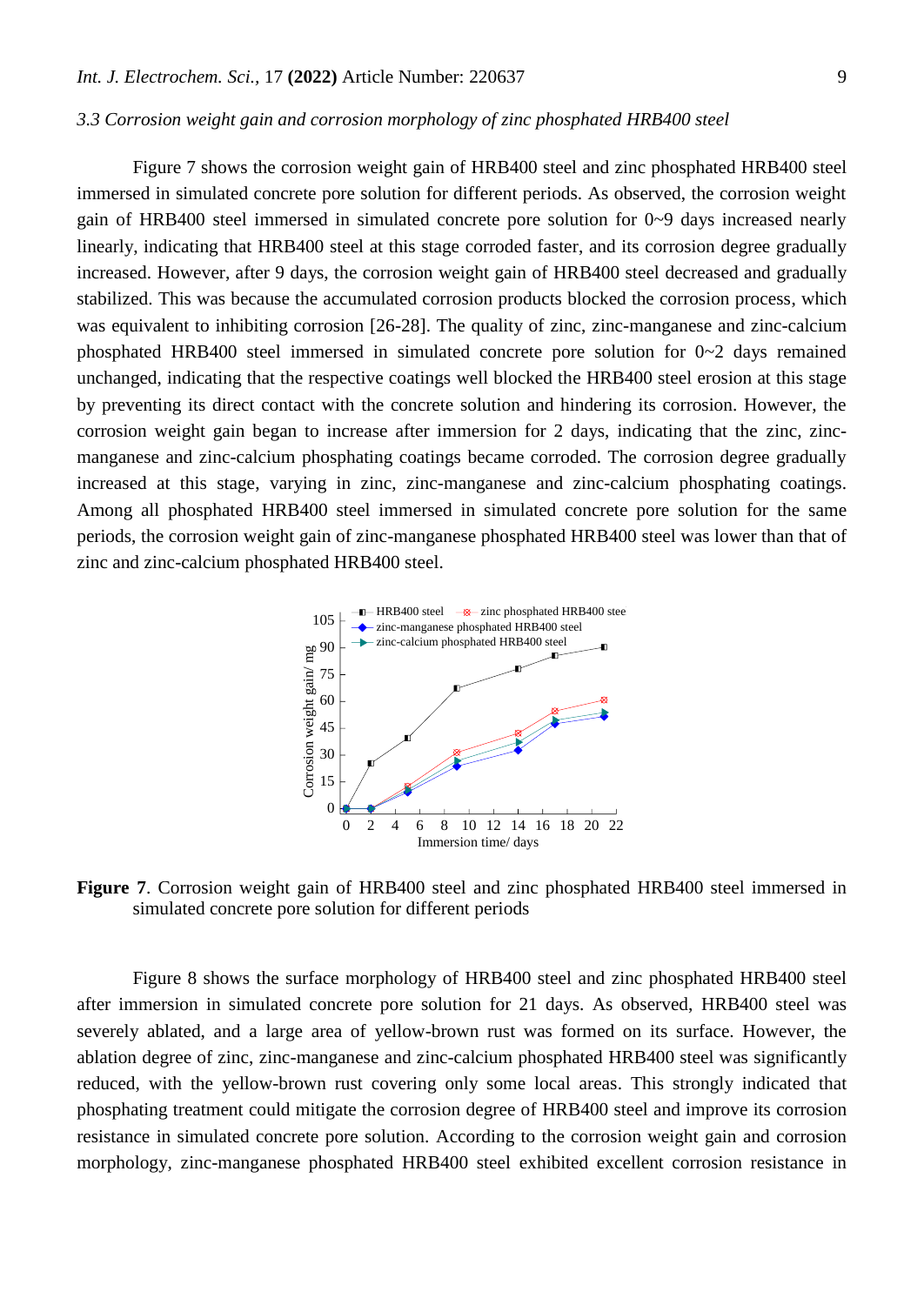simulated concrete pore solution. The main reasons were that the compactness of zinc-manganese phosphating coating was improved, and the blocking effect on the corrosion media was improved, promoting the corrosion protection effect on HRB400 steel.



(c) zinc-manganese phosphated HRB400 steel (d) zinc-calcium phosphated HRB400 steel



## **4. CONCLUSIONS**

This study proved that phosphating treatment can slow down the corrosion reaction of HRB400 steel immersed in simulated concrete pore solution. Black-gray zinc, zinc-manganese or zinc-calcium phosphating coating formed on the HRB400 steel surface provided a tight adhesion, blocking HRB400 steel contact with the corrosion media, inhibiting the corrosion reaction, and improving the corrosion resistance of HRB400 steel in simulated concrete pore solution. The surface morphology and compactness of zinc, zinc-manganese or zinc-calcium phosphating coating differed, providing various corrosion protection effects on HRB400 steel. Compared with zinc and zinc-calcium phosphating coating, zinc-manganese phosphating coating had the optimal compactness, promoting the HRB400 steel corrosion protection. Additionally, zinc-manganese phosphated HRB400 steel exhibited excellent corrosion resistance in simulated concrete pore solution and high application prospects in improving the durability of reinforced concrete structures.

#### **References**

- 1. C. J. Wei, C. S. Wojnar and C. L. Wu, *Cem. Concr. Res.*, 144 (2021) 106404.
- 2. M. Manera, O. Vennesland and L. Bertolini, *Corros. Sci.*, 50 (2008) 554.
- 3. K. Kobayashi, K. Hosokawa, Y. Hattori and H. D. Yun, *Cem. Concr. Compos.*, 122 (2021) 104146.
- 4. E. E. Alami, F. E. Fekak, L. Garibaldi and A. Elkhalfi, *J. Build. Eng.*, 43 (2021) 102789.